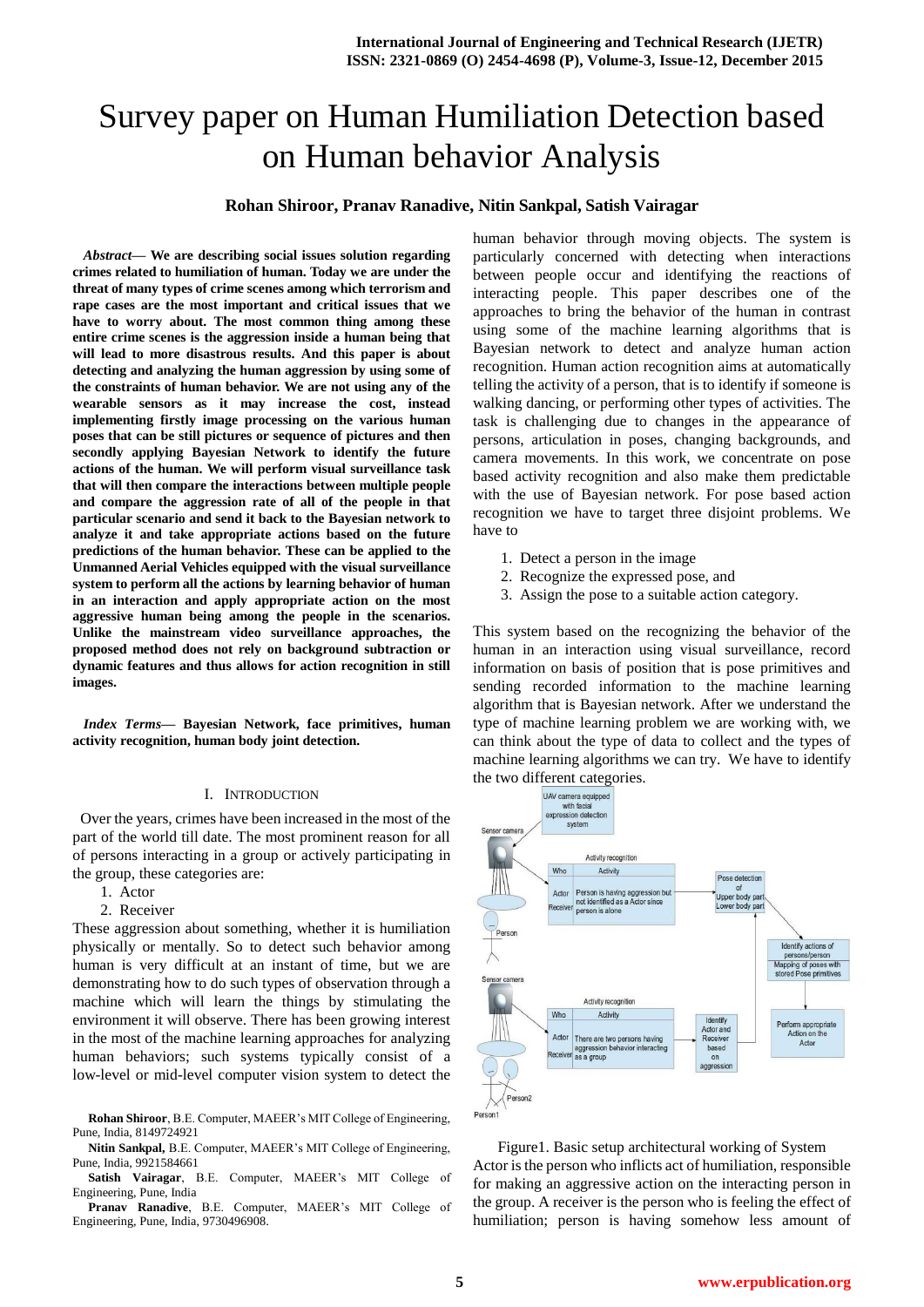aggression than that of actors. These primitives can be detected by using the pose or simply positions possessed by a human during defined activity by pointing out their joint and also pose primitives. Aggression may results into humiliation while performing this activity; our system proposes future predictions a particular action by mapping with the stored data.

#### II. LITERATURE SURVEY

We surveyed on various aspects such as Bayesian networks, visual surveillance and pose primitives. Visual surveillance is an active research topic in image processing. Physical activity can be defined as "Any bodily movement produced by skeletal muscles result in energy expenditure above resting level". There are different ways an algorithm can model a problem based on its interaction with the experience or environment or whatever we want to call the input. Also there were some existing system [4] which proposed activity recognition using Inertial sensing for health-care, and data. Sports Applications which provides the different approaches for activity recognition using inertial sensors. Another system [2] which proposes similar approaches but implementing Bayesian network which increases the efficiency of the system to learn the actions. The only missing thing we observed is that they recognize only fore-arms and hands of a human being which will not give us a perfect behavior of the human. They used the RGB-D sensor which actually senses the interacting object and provide a RGB color distributions the image so that it can differentiate the object form other object. One of the main issues to solve in recognizing human activities is the problem of binding different information sources. There is a large body of work on the analysis of human motion reported in the literature. This theme is addressed in where a multi-modal architecture is used for fusing and interpreting the input from different sources, like voice and gestures. Other authors proposed instead to merge information from object and/or gesture recognition. In an approach is proposed for learning the semantics of object-action relations by observation. Another approach based on Petri nets is proposed for learning human task. A possible way for implementing task recognition is to use probabilistic graphical models. Hidden Markov Models (HMM), Bayesian Networks (BN) and Dynamic Bayesian Networks (DBN) are widely used for speech recognition and bio sequence analysis, but they are used also for task modeling and recognition. Some of the researcher working on the body languages which include ISE labs which aims to design a Cognitive Vision System for human motion and behavior understanding followed by communication of the system results to end-users. Another type of detection done by another researcher who wanted to identify only upper part of the body and performed analysis on that. A survey on Human Activity Recognition[5] using sensors that needed to be wear by the object and so that they can be observed and analyzed with the use of supervised and semi-supervised learning. They are applicable in many of the medical, security, entertainment, and tactical scenarios. The Department of Electrical Engineering, Fu Jen Catholic University, Taiwan conclude with their two-Stage Bayesian Network Method for 3D human pose [1], they have used the most accurate and efficient method of detecting the human pose or their positions in the public as well as private places with the help

of human body joints which results from estimation from Monocular Image Sequences. They have performed many experiments on various objects and having efficient and accurate results. The main challenge in structure learning is to develop algorithms that have the computational efficiency of the constraint based algorithms, while relaxing assumptions such as faithfulness, for the underlying distribution. Bayesian networks are a versatile tool of artificial intelligence, as any artificial intelligence in real life must be able to reason probabilistically, in order to cope with uncertainty. They have a wide range of applications; for example, reliability theory, and system security and in bioinformatics, where Bayesian network structure learning techniques are used to locate genome pathways. A Dynamic Bayesian Network, able to represent the task in a probabilistic fashion, is also designed and implemented. With the proposed architecture is possible to infer simple tasks, in a way that is robust to variations in the execution sequence. The experiments presented indicate that the pose of a human already contains sufficient information about the underlying activity.

#### III. APPLICATIONS

Our proposed system can be applicable to most of the today's common social issues which includes:

| <b>Social</b><br>issues     | <b>Censorious</b>                                                  | Applicability of proposed<br>system                                                                                                                                             |
|-----------------------------|--------------------------------------------------------------------|---------------------------------------------------------------------------------------------------------------------------------------------------------------------------------|
| Ladies<br>Safety            | It is the most<br>sensitive and<br>critical issue.                 | Almost applicable as<br>humiliation can be detected<br>within the group.                                                                                                        |
| Terrorist<br><b>Attacks</b> | It is the issue<br>facing almost<br>every country<br>in the world. | Applicable if there will be<br>some activity performed by<br>the terrorist in the crowd.                                                                                        |
| Human<br>public<br>violence | Most<br>consistent<br>problem but<br>may result into<br>a war.     | Proposed system may be<br>applicable to the issue if<br>multiple systems will be<br>deployed at the same place<br>so that it may detect<br>multiple activities in the<br>crowd. |

**Table 1. Various social issues and corresponding applications related to proposed system**

#### IV. PROPOSED SYSTEM

We are supposed to propose the surveillance system which can be deployed in public place or civilian's area where it will take a look over people for the purpose. We have parted all the system in the following way as shown below is the table for providing more information about each part function.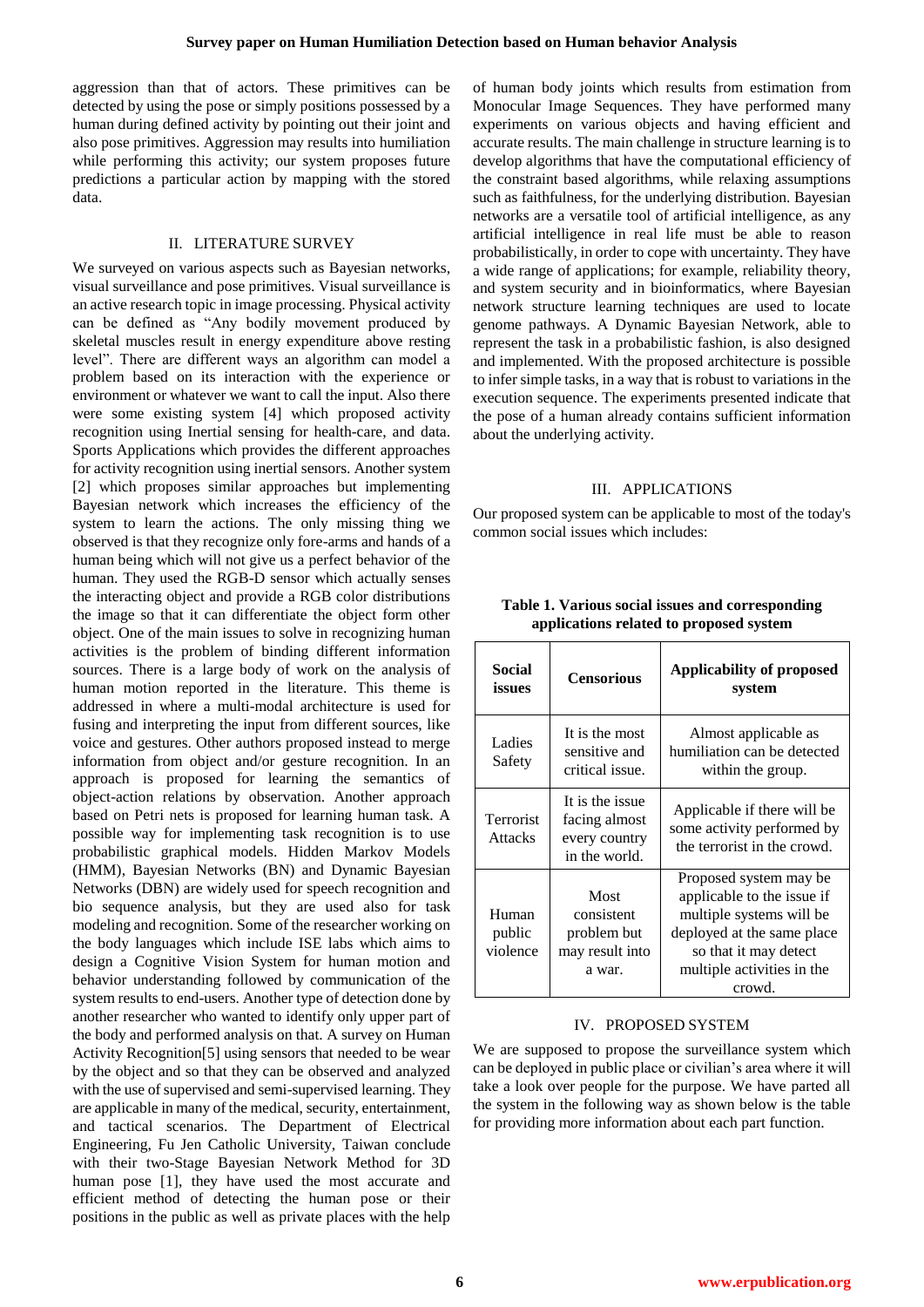## **International Journal of Engineering and Technical Research (IJETR) ISSN: 2321-0869 (O) 2454-4698 (P), Volume-3, Issue-12, December 2015**



Figure 3. Block diagram for subsystems description of proposed system

| Table 2. Proposed system partitioned into some subsystem |  |
|----------------------------------------------------------|--|
| correspond to some functions                             |  |

| <b>Subsystem</b>                        | <b>Functions</b>                                                                                                                             |  |
|-----------------------------------------|----------------------------------------------------------------------------------------------------------------------------------------------|--|
| <b>Facial Expression</b><br>Recognition | Detect the facial expressions<br>in the public environment in<br>an interaction and identify<br>Actor and Receiver                           |  |
| Pose primitives                         | Provides information about<br>the poses of the human and<br>make it available to the<br>processor.                                           |  |
| Finalize Actor and Receiver             | At last processor will<br>process the data and predict<br>the further activity of the<br>human and take appropriate<br>actions on the Actor. |  |

This approach may include some high-tech featured Unmanned Aerial Vehicles that need to be deployed in the surveillance area where we actually need it. Below will be brief discussion about the idea step by step.

## 1) *Drone surveillance:*

In May 2014, Mumbai inhabitants witnessed what could easily have been a scene lifted straight from a sci-fi novel; a pizza was home-delivered using an Unmanned Aerial Vehicle (UAV), more popularly known as a drone, from a local pizzeria. This experiment was not amiably met by the local police. A notice was shot off to the allegedly offending outlet which had not taken permission of either the local police or the Air Traffic Control of the Mumbai International Airport raising questions over the legality of commercial usage of UAVs in India.

Drone use has been synonymous with the fiendishly successful military operations run by the American military forces over the Middle East. Critics have lamented the moral and legal grey area in which the US military drone programmer functions. The opinions of these critics were hilariously summarized by famous British-American comedian John Oliver. Despite their arguably reckless military use, the legal and moral debate attached to drone use is easily sidestepped for their hard-hitting tactical benefits. The emergence of this new branch in the military-industrial complex has been responsible for the spillover of military drone technology into civil space, with existing and new players actively exploring the vast possibilities in civilian use. Recent advancements in software technology have allowed a multitude of uses, besides significantly bolstering drone reliability and flying capabilities.

Patrons of the drone industry understand that they are sitting on a gold mine. Their biggest hurdle is navigating the tough regulatory waters for the responsible use and operation of drones for civilian purposes. Civil aviation authorities around the world are finding it hard to regulate civilian drone operations within the existing framework of regulations. The implications that drones will have on law, society and the individual are still being fully understood and raise many safety and privacy concerns. Yet, there is still a lack of consensus on certain key issues like what exactly is a drone? Are they remote-controlled or do they include autonomous vehicles too? Are flying toys also called drones? How will drone regulations be enforced and what will be an appropriate penalty? These are tough questions and are currently being debated in the US, EU and in several other countries. But a License-Raj-style case-by-case approval regime with no specified process for approvals cannot be the solution. By taking into account all the above problems and their solution we have to develop our system and we will look forward to overcome the problem by substituting it with more simple approach but with more complex security system. With above descriptions there is one thing that will describe drones in following way as civilian drones for safety of public premises with the help of surveillance cameras equipped. Hence we can say that civilian drones come with some risks and reward too. Drones will be equipped with too less things so that it should be efficient and reliable to wind over the public area because the height of the drone will be the first and foremost issue that we will take into account. In the end we have to identify Actor and Receiver only and perform particular task on Actor so that violence should be stopped and humiliate person's information should be gathered by local cops. This will be explained in further points. We have to use camera sensors that will help to detect human in the environment other than usual scenarios that will include cars, buses, etc. These cameras help to identify aggression through facial expression recognition algorithms.

## *2) Aggression identification- facial expressions:*

We describe a real time computer vision and machine learning system for modeling and recognizing human behaviors in a visual surveillance task. The system is particularly concerned with detecting when interactions between people occur and identifying the reactions of interacting people. Here we are going to detect the Actor and the Receiver. The Actor is the person who is going to perform any violent or aggressive action on the receiver. The receiver is the one on which any violent or aggressive action is performed. Facial expression identifies the basic human emotions .It helps to tell the person by watching the image whether the person is actually telling the truth about what he is claiming or not. Human emotions detection is used in human computer interaction, military, law-enforcements etc. This system based on recognizing the behavior of the human in an interaction using visual surveillance, record information on basis of Facial movements and sending recorded information to the machine learning algorithm.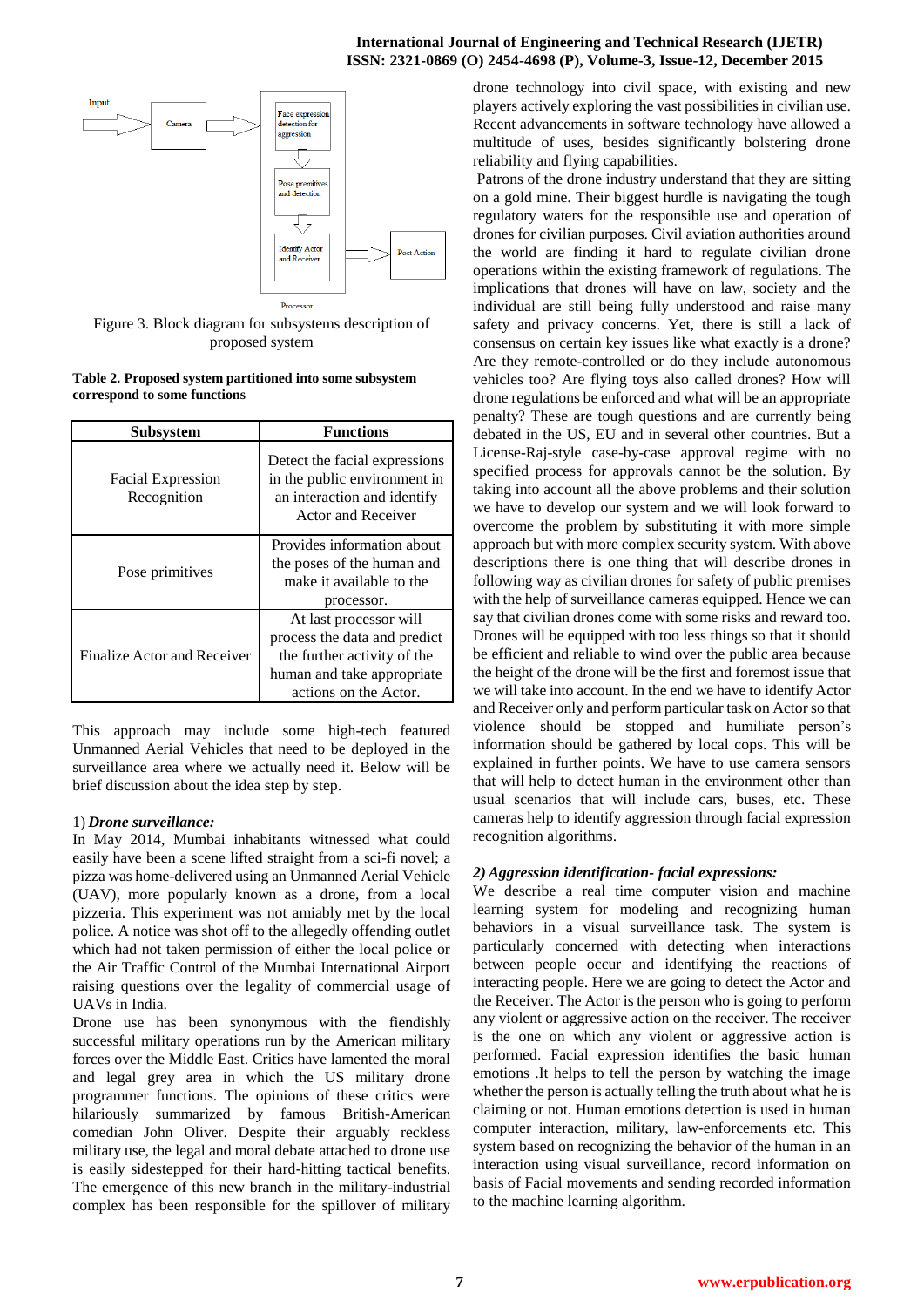System is used for further processing and to recognize the exact expression. FACS decomposes facial expressions in terms of 46 component movements, which roughly correspond to the individual facial muscles. Using FACS, practically all facial muscle movements can be accurately described in terms of Action Units or Facial Action Units, which appear to be the smallest possible changing units in a face. After the tracking the FAUs in the wireframe grid are detected before employing them to produce one of the six basic facial expressions using a set of rules that maps them to facial expression. In the case of FAU-based facial expression recognition, for every FAU, the database is clus- tered into two different classes. The first class, represents the presence of the FAU under examination at the grid being processed, while the second one, represents its absence. Facial expressions can be described as combinations of FAUs.

## *3) Pose detection through primitives*

For pose based action recognition, a reliable representation and recognition of individual poses is crucial. Most difficulties in pose matching arise from cluttered background and pose articulations. Often, background objects are falsely recognized as limbs or parts of a pose. We recognize poses by matching them to a set of learned pose primitives.

We have to consider the social signal processing as deploying it at the civilian area Social Signal Processing aims at developing theories and algorithms that codify how human beings behave while involved in social interactions, putting together perspectives from sociology, psychology, and computer science. Here, the main tools for the analysis are the social signals, i.e., temporal co-occurrences of social or behavioral cues that can be basically defined as a set of temporally sequenced changes in neuromuscular, neurocognitive, and neurophysiological activity. It is a very important and challenging problem to track and understand the behavior of agents through videos taken by various cameras. The primary technique employed is computer vision. Vision-based activity recognition has found many applications such as human-computer interaction, user interface design, robot learning, and surveillance, among others. In vision-based activity recognition, a great deal of work has been done. Researchers have attempted a number of methods such as Hidden Markov models, etc., under different modalities such as single camera, stereo, and infrared. In addition, researchers have considered multiple aspects on this topic, including single pedestrian tracking, group tracking, and detecting dropped objects.

Image features, such as edge, color, and silhouette, are observations of a pose. The extraction of image features constitutes evidence nodes of the articulated human model for the inference in the Bayesian network. Single human feature is not enough to inference 3D human position since different 3D poses can exhibit similar 2D observations in the images. Therefore, we devise 4 kinds of features in the proposed method: human silhouette, normalized center of human body, spatial distribution of skin color, and corners of human body. So here was the brief description of what we will do in this part. It is a short description but very important part of the proposed system. Interactions should be identified before reaching to this part as violence scene requires interaction between two or more people. There may be many Actors and one Receiver but it can be vice versa too.

## V. CONCLUSION

Human behavior understanding is a complex and very difficult problem, which is still far from being solved in a way suitable for anticipatory interfaces and human computing application domain. In the past two decades, there has been significant progress in some parts of the field like face recognition and video surveillance (mostly driven by security applications), while in the other parts of the field like in non-basic affective states recognition and multimodal multi-aspect context-sensing at least the first tentative attempts have been proposed. We tried to describe the all the things required to implement Human Humiliation detection. Although the research in these different parts of the field is still detached, and although there remain significant scientific and technical issues to be addressed, we are optimistic about the future progress in the field. The main reason is that anticipatory interfaces and their applications are likely to become the single most widespread research topic of AI research communities. We are looking forward to implement these systems on the UAV's so that it can make the issue mentioned in the report to be solved and improve by time. It may be a combination of various concepts described or on a single efficient system. There may be some limitations among the sensors used as it will be mobile and sometimes may not absorb the sufficient data from the environment but still this system provides efficient results for getting the appropriate results.

#### ACKNOWLEDGMENT

Author thanks to the mentor prof. Nagesh Jadhav to contribute their expertise views for this paper and guidance for further developments, we want to give special thanks to experts who contributed indirectly or directly to develop this paper. Last but not the least; we are thankful to MIT College of Engineering for their supportive approach.

#### **REFERENCES**

- [1] Volume 2010, Article ID 761460 Ding, W. and Marchionini, G. 1997 A Study on Video Browsing Strategies. Technical Report. University of Maryland at College Park. "A Two-Stage Bayesian Network Method for 3D Human Pose Estimation from Monocular Image Sequences"
- [2] Dec ,2011, "A Bayesian Approach for Task Recognition and Future Human Activity Prediction", Vito Magnanimo , Matteo Saverianot , Silvia Rossi and Dongheui Leet
- [3] Oct,2011,"Human Behavior Analysis in Video Surveillance: a Social Signal Processing Perspective", Marco Cristani1;R.Raghavendra1 Alessio Del Bue1 Vittorio 1Istituto Italiano di Tecnologia (IIT), Genova, Italy Dipartimento di Informatica, University of Verona, Italy
- [4] "Activity Recognition Using Inertial Sensing for Healthcare, Wellbeing and Sports Applications: A Survey" Akin Avci, Stephan Bosch, Mihai Marin-Perianu, Raluca Marin-Perianu, Paul Havinga University of Twente, The Netherlands
- [5] VOL. 15, NO. 3, 2013,IEEE COMMUNICATIONS SURVEYS & TUTORIALS," A Survey on Human Activity Recognition using Wearable Sensors O´ scar D. Lara and Miguel A. Labrador"
- [6] 2008, "Video Behavior Profiling for Anomaly Detection", Tao Xiang1 and Shaogang Gong Department of Computer Science
- [7] 2008, "Recognizing Emotion From Facial Expressions: Psychological and Neurological Mechanisms", Ralph Adolphs, University of Iowa College of Medicine
- [8] "Facial Expression Recognition in Image sequences using Geometric Deformation Features and Support Vector Machines", IEEE Transactions on Image Processing,Vol.16,No.1